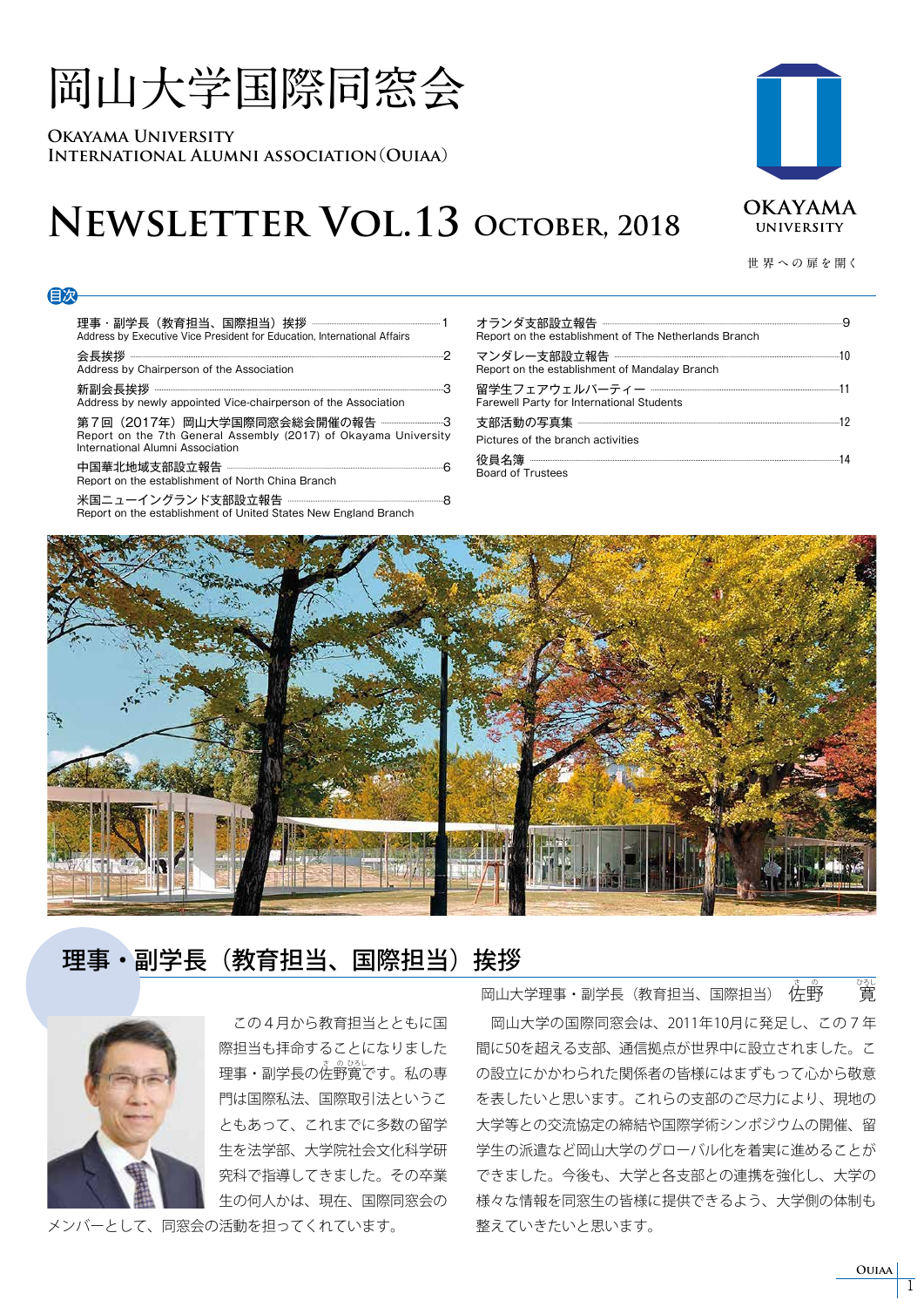**Okayama University International Alumni association**(**Ouiaa**)

 岡山大学は、現在、槇野博史学長のもと、国連の SDGs(持 続可能な開発目標)を大学の行動指針として、教育、研究、社 会貢献のすべての事業に取り組んでいます。本学の同窓生の皆 様も、こうした本学の取り組みを理解していただき、ご協力を いただければ幸いです。どうか、引き続き、本学へのご支援と ご協力をお願いいたします。

#### Message from Hiroshi Sano, Executive Vice President for Education, International Affairs

Hiroshi Sano, Executive Vice President for Education, International Affairs

 I was appointed to the position of Executive Vice President for Education and International Affairs of Okayama University in April. My specialty is Private International Law, including international trade law, and I have supervised numerous international students in the Graduate School of Humanities and Social Sciences. Many of these graduates are currently members of, and actively contribute to, the Okayama University International Alumni Association (OUIAA).

 The OUIAA was established in October 2011 and currently has over 50 branches around the world. I am extremely grateful to all those involved in setting this up. These exhaustive efforts have aided in the steady globalization of our university through partnerships with foreign universities, international symposiums, and students studying abroad. In the future, we hope to reorganize our systems to strengthen connections with branches and provide information about the university to our alumni.

 Our President, Dr. Hirofumi Makino, worked hard for us to adopt the action guidelines for education, research, and social contributions based on the UN Sustainable Development Goals (SDGs). We hope our alumni will understand and follow these efforts. Finally, we hope for your continued support and effort.





 国際同窓会会員の皆様、今年の 国際同窓会総会は来る10月20日に 例年通り開催する運びとなりまし た。私が会長を勤めさせていただ いてから、今回で8回目の総会と なります。2011年に発足以来、各 役員また各支部の皆様はじめ、会

員の皆様方のご協力をいただき、国際同窓会は大きく発展して

#### 岡山大学国際同窓会 会長 張 ザ ン にっぽん かんじょう かんじょう かんじょう かんじょう かんじょう かんじょう かんじょう かんじょう かんじょう かんじょう かんじょう かんじょう

参りました。現在、支部および連絡拠点は合わせて55箇所と なり、それぞれの支部では、定期的な会合の開催、母校との協 力活動に大きな貢献をしていただいており、その様子は、この ニュースレターでもお伝えしております。

 母校におきましても大学のグローバル化に向けて、国際同窓 会の活動に対する期待は非常に大きく、皆様方のより活発な活 動と母校との連携が望まれております。引き続き皆様方のご協 力とご尽力をお願いいたします。

#### Message from OUIAA Chairperson Zhang Hong

#### Zhang Hong Chairperson of Okayama University International Alumni Association

 To the members of the International Alumni Association, I would like to announce that the annual general assembly of the Association is scheduled for October 20th. This will be the 8th assembly that I have attended as president of the Association. Since its foundation in 2011, the association has developed greatly due to the generous assistance from the board members, the members of each branch, and all other members.

We currently have 55 branches and liaison offices all

together. Each of those branches organizes regular general meetings, and is actively involved in cooperative activities with our university. I believe many of you have seen the examples of these engagements in the Newsletters.

 The university has increasing expectations from activities run by the Association in helping with globalization. Thus, we eagerly await your active participation in cooperating with the university. We look forward to your continued assistance and support for such expectations.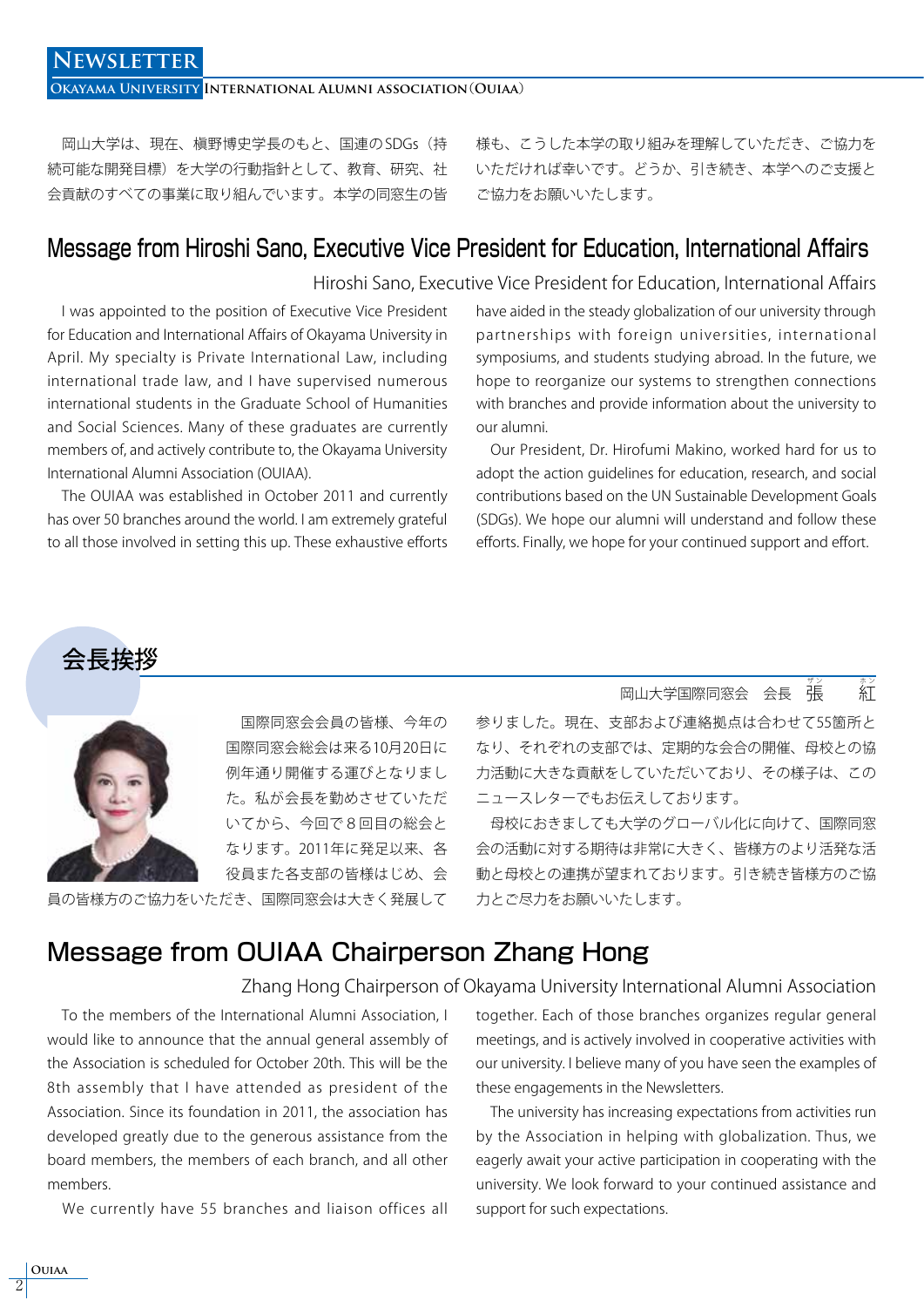### 新副会長挨拶



副会長に就任しました釣 蕥蘿で す。グローバル・パートナーズの副 センター長をしており、岡山大学と の連携をより強めるため、国際同窓 会副会長を務めることになりました。 岡山大学グローバル化の推進には 皆さんのご協力が欠かせません。私 が担当する日本留学海外拠点連携推

進事業では、今年8月にミャンマー政府教育省と交流協定を結 びました。その最初の交渉には、ミャンマーのMyo Khin(ミョー

大学院社会文化科学研究科 教授 糸 <sub>まさぁ。</sub><br>雅雄

キン)支部長にご同行いただき、言葉や交渉慣習の違いを乗り 越えることができました。その他にも、中国では同窓会ネット ワークで留学を推進したり、タイでは岡山大学生の派遣プログ ラムをサポートしていただいたりと、様々な取り組みが行われ ています。

 大学は学びや研究の場であるとともに、卒業生にとっては資 産です。岡山大学の発展や知名度の向上は、皆様にとっても喜 ばしいことと思います。今後とも、岡山大学を盛り上げていた だけることを期待しています。

### Message from Vice-chairperson Masao Tsuri

Masao Tsuri, Professor of Graduate School of Humanities and Social Sciences

 I am responsible for international affairs as a Vice Director of The Center for the Global Partnerships and Education. This year, I have been appointed as a Vice-chairperson of the OUIAA to strength the relationships with Okayama University.

 I believe Okayama University needs your support for further globalization of our campus. For example, this August saw Okayama University signing an MoU with the Ministry of Education, Myanmar. The process of negotiation was supported by Dr. Myo Khin who is a OUIAA branch leader in

Myanmar. The large amount of support allows the possibility of many projects, such as the students dispatch program in Thailand.

 University is a place for learning and research as well as an asset for post-graduates. The international recognition and appraisal of Okayama University is a good thing for everyone. I expect that the support from OUIAA members will contribute to both students and alumni.

#### 第7回 (2017年) 岡山大学国際同窓会総会開催の報告

 岡山大学国際同窓会は2011年に設立されてから6周年を迎 えました。2017年10月20日に岡山プラザホテルで2017年国際 同窓会支部活動報告会と交流懇談会、21日に岡山大学構内で国 際同窓会第7回総会と岡山大学国際シンポジウム並びに懇親会 を開催しました。

 これまでの7年間、国際同窓会は、全世界において50の支部 (拠点を含む)を設立することを大きな目標として進めており ましたが、この目標を達成し、現在は52の支部、拠点が存在し ております。国際同窓会会員は111か国および3つの地域4000 人に達し、それぞれの国、様々な分野において活躍されており ます。

 今回の国際同窓会は、10月20日16時から、国際同窓会支部 活動報告会が開催され、各支部の活動報告の中、「如何に母校

との連携を強められるか」についてグループに分かれて討議が 行われました。また、国際同窓会の今後の活動についても皆様 の知恵をいただき、支部の活性化、会員登録の促進、留学生の 獲得支援など母校の更なる発展に貢献することなどを、より明 確にさせていただきました。

 引き続き18時から同ホテルにて国際同窓会交流懇親会が開 催され、張紅(Zhang Hong)国際同窓会会長の開会挨拶の後、 来賓代表として元岡山県議会議長の河本勉(Tsutomu Koumoto)様と、盛 弘强(Hongqiang Sheng)中華人民共和 国駐大阪総領事館教育領事から来賓のご挨拶をいただき、神崎 浩 (Hiroshi Kanzaki) 岡山大学理事・副学長から乾杯の音頭によ り懇親会が進行いたしました。また、同窓生の呂建輝 (Jianhui Lv) 先生より会歌が披露されました。懇親会には、学内外から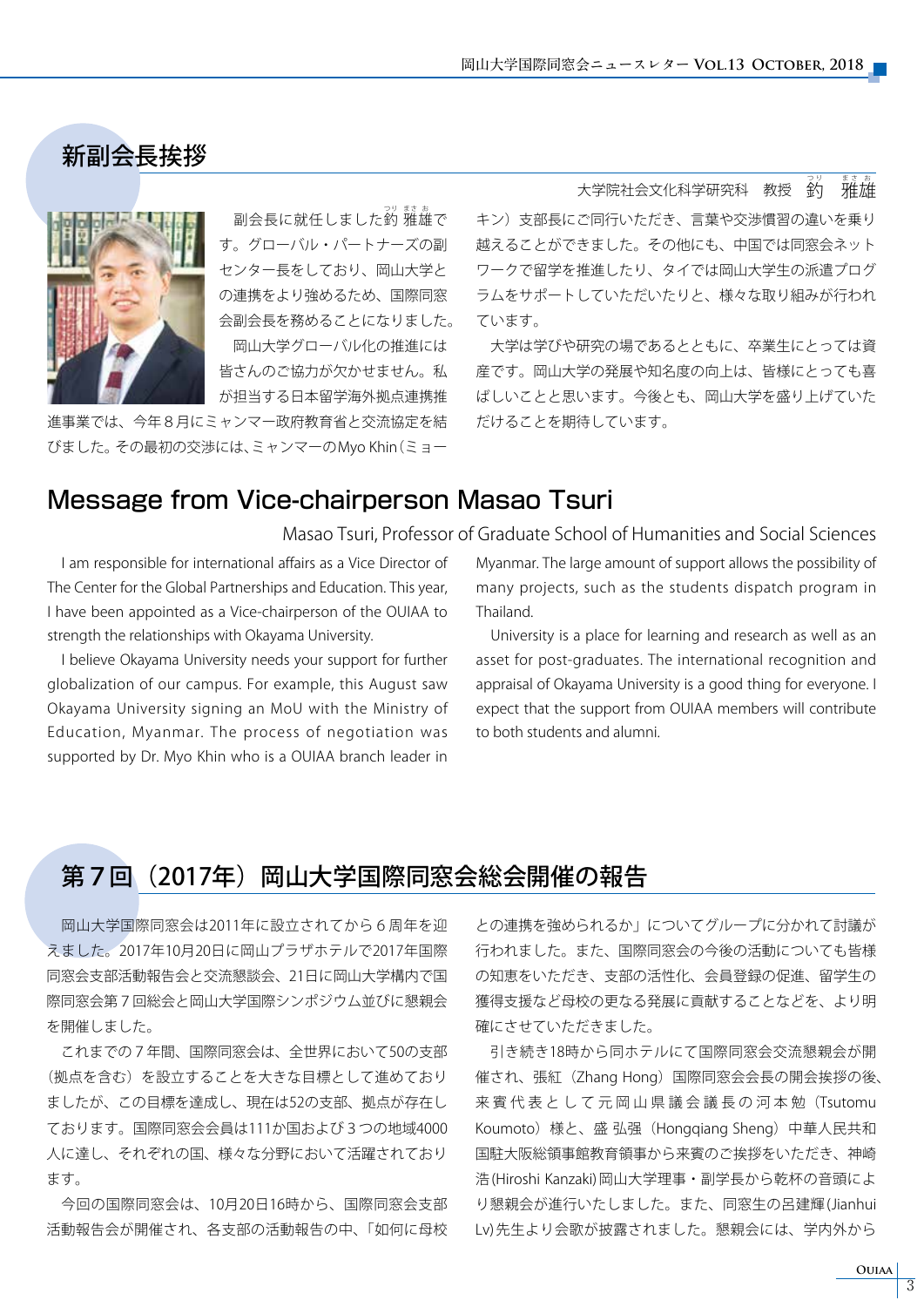#### **Okayama University International Alumni association**(**Ouiaa**)

多くの皆様にご参加いただき、来賓として岡山西ロータリーク ラブ、後楽ロータリークラブや地元経済団体の関係者の方々も お迎えして盛大な開催となりました。最後に、森田潔前岡山大 学学長・国際同窓会最高顧問に閉会のご挨拶をいただきました。

 翌10月21日14時から、国際交流会館で国際同窓会第7回総 会が開催され、小長啓一 (Keiichi Konaga) 全学同窓会会長のご 挨拶に続き、役員の追加選任、会則の一部改正が承認されまし た。15時からは、図書館カンファレンスルームにて、大学本 部が主催する「岡山大学と国際同窓会の連携について」をテー マとする国際シンポジウムが開催されました。大学の各部局長 及び各国から招聘された同窓会支部・拠点の代表者全員が参加 し、研究科、学部の代表者によって、それぞれの連携に関する 事例発表がありました。更に、18時からは、市内リーセント カルチャーホテルにて、全参加者による国際交流懇親会が挙行 されました。会場においては、華中支部と台湾支部の各代表者

から貴重な絵画が贈呈されるなど、大学関係者、国際同窓生、 来賓の皆様はじめ多くの参加者の皆様と懇親を深める有意義 な時間を過ごすことができました。

 次世代の国際同窓会を担う会員となるべき685名の留学生 が、現在岡山大学の美しいキャンパスで学んでいます。岡山 大学ではスーパーグローバル大学の指定を受け、7年後には、 現在の約3倍の"留学生2000名計画"が進められております。

 今後とも、今回のような国際同窓会総会・懇親会の定期的 な開催を通して、留学同窓生、在校生、教職員の方々との交 流を深めると同時に、各支部における活発な活動に重点を置 き、岡山大学との更なる連携強化を促進して、母校の発展に 大きな協力を果たしていきたいと考えております。

 国際同窓会にとりまして明るい将来が期待されるものと信 じており、OUIAA の皆様のご支援を、今後ともよろしくお願 いします。



### Report on the 7th (2017) General Meeting of the Okayama University International Alumni Association (OUIAA)

 The Okayama University International Alumni Association (OUIAA) has celebrated its sixth anniversary following its establishment in 2011. On October 20, each branch reported on their activities in a meeting at the Okayama Plaza Hotel, and then attended the Exchange and Social Reception. On the following day, the 7th General Meeting, the Okayama University International Symposium, and a party were held on

the Okayama University campus.

 Over the past seven years, OUIAA has moved forward with the ambitious goal of establishing 50 branches (including communication bases) around the world. This goal has already been achieved, and there are currently 52 branches and communication bases. OUIAA members now number 4,000 people across 111 countries and 3 territories, all of whom hold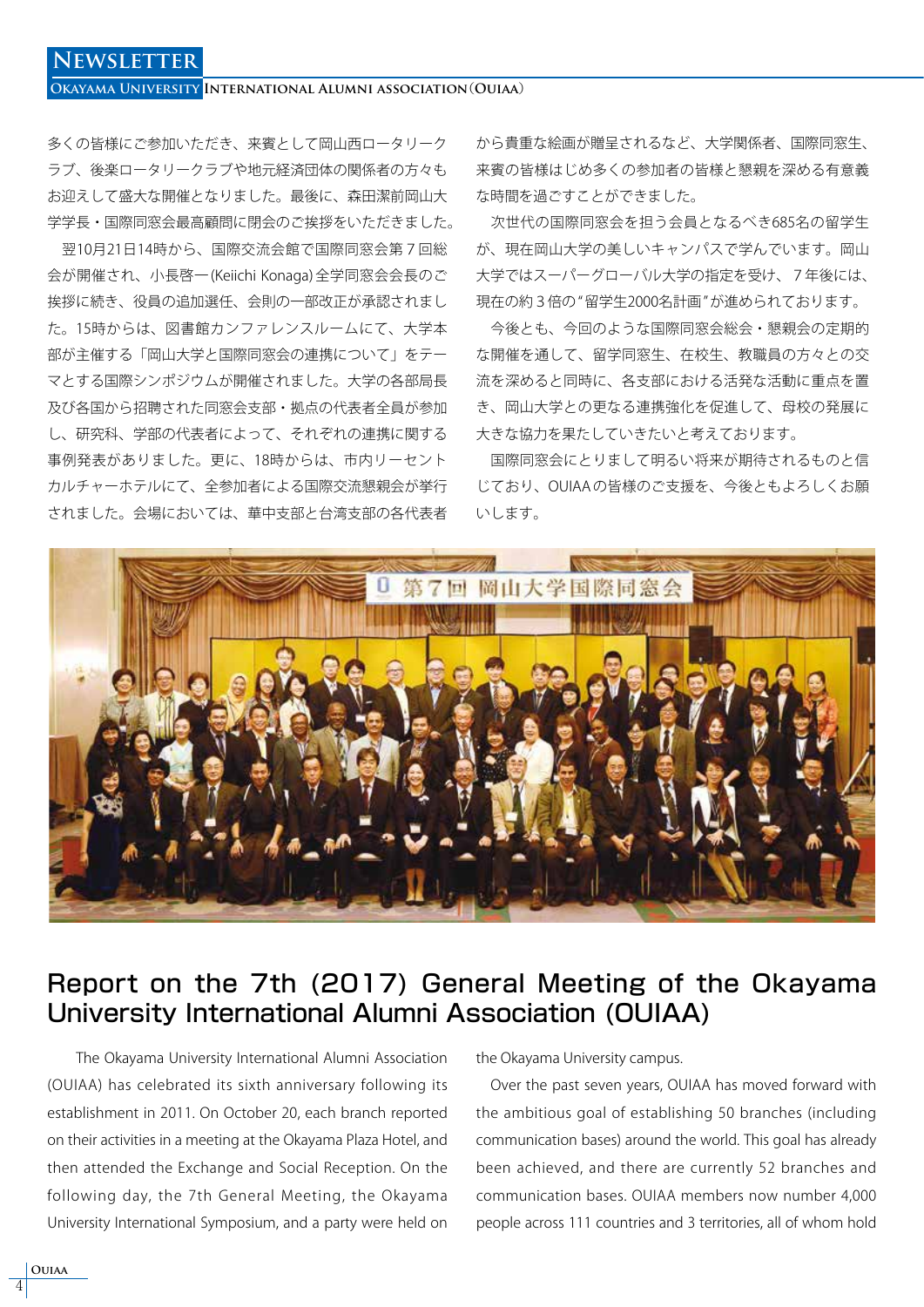activities in various fields relevant to the country.

 This year, the OUIAA Branch Activity Report Meeting began at 4 p.m. on October 20. During the "reports from each branch" activity, the attendees split into groups to discuss ways to strengthen ties with the university. They also provided ideas for future OUIAA activities, which helped to clarify ways to energize branch activities, promote member registration, and contribute to the future development of the university by, for example, assisting with the recruitment of international students.

 Then from 6 p.m., the same venue hosted an OUIAA Exchange and Social Reception. After some opening remarks from OUIAA Chairperson Zhang Hong, speeches were given by special guests Tsutomu Koumoto, former Speaker of the Okayama Prefectural Assembly, and Hongqiang Sheng, Consul of the Consulate General of the People's Republic of China in Osaka. After that, Okayama University Executive Vice President Hiroshi Kanzaki made a toast to begin the reception. In addition, OUIAA member Dr. Jianhui Lv sang the official OUIAA song. Many people attended the lively reception and included special guests such as representatives of Okayama West Rotary Club, Kouraku Rotary Club, and local business organizations. At the end, former Okayama University President and current OUIAA Chief Advisor Kiyoshi Morita made some closing remarks.

On October 21 at 2 p.m., the 7<sup>th</sup> OUIAA General Assembly got underway at the International House. After an address from Okayama University Alumni Association Chair Keiichi Konaga, elections of new directors and a partial amendment of the bylaws were approved. At 3 p.m., the International Symposium was held in the library conference room. The theme of the Symposium was "ties between Okayama University and OUIAA." The heads of various university departments and all the representatives of OUIAA branches and communication bases who had been invited from around the world attended, and representatives from each Graduate School and faculty presented examples of cooperation they are engaged in. Later, at 6 p.m., an international exchange party was held at the Recent Culture Hotel in Okayama City. At the venue, valuable paintings were presented by representatives of the Central China branch and Taiwan branch, and the party provided a meaningful opportunity for people connected with the university, OUIAA members, the special guests, and all the other participants to form deeper relationships with one another.

 685 international students, who will make up the next generation of OUIAA members, are currently studying on the beautiful Okayama University campus. Okayama University has been designated as a "super global university," and a "2000 international students plan" is currently being implemented that will see a threefold increase in the number of international students over the next seven years.

 By holding OUIAA General Meetings and similar parties at regular intervals, we hope that ties between OUIAA members, current students, and staff and faculty members will be strengthened. Also by focusing on enthusiastic activities in each branch, we intend to further promote ties with Okayama University and cooperate at a high level to contribute to the development of the university.

 We believe that OUIAA has a bright future, and that we can count on the continued support of OUIAA members in the years ahead.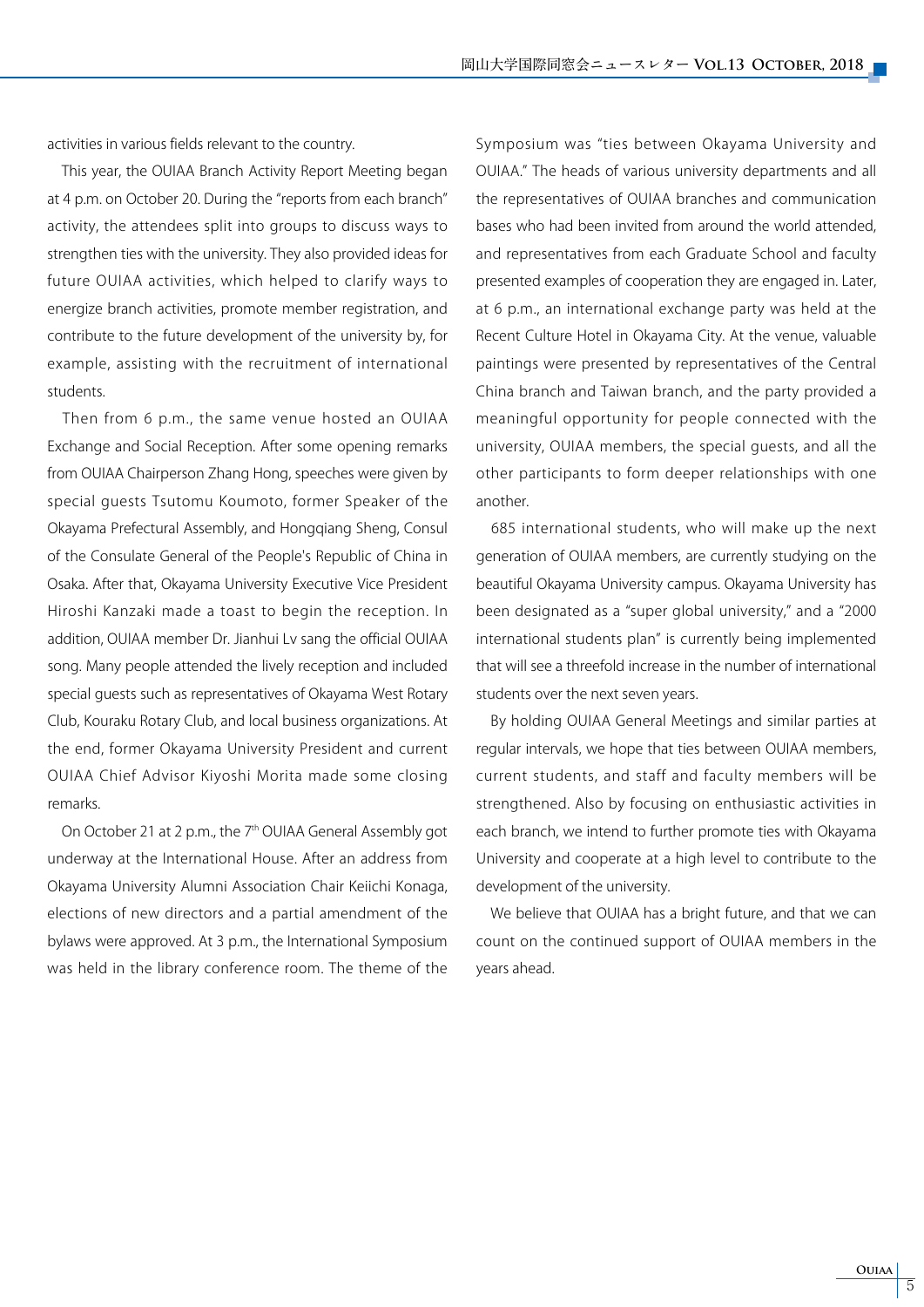**Okayama University International Alumni association**(**Ouiaa**)

#### 中国華北地域支部設立報告

 2017年₆月24日、中国河北省石家荘市に「岡山大学国際同 窓会中国華北地域支部」が設立されました。 設立大会は、岡 山大学麻酔科研修された河北医科大学第4病院の李超准教授の 司会で進められ、岡山大学に留学した華北地域出身の50人以 上の医師が出席しました。岡山大学国際同窓会会長である張紅 教授がご挨拶されてから、岡山大学麻酔科博士課程卒業の河北 医科大学第2病院の張山教授が支部長に、同第4病院の李超准 教授及び王勇准教授、滄州市中央病院張立民医師、河北農業大 学李暁剛氏が副支部長に選出されました。

 岡山大学の森田潔前学長が設立会議に出席されご挨拶があり、 経験豊かな麻酔科の医者としてまた教育者としての観点から、 如何にして優秀な医者になるか、如何にして国際的な視野を持 つ医師になるか、また、世界に影響力を持つ医師への薦めにつ いて述べられました。前学長ご自身の経験から、直に親切に教 え導くことが、若者の成長に希望を与え進歩の方向性を明確に 示すことになること、また、若い世代が海外留学の機会を掴み、 視野を広げることが望ましいと強調されました。最後に、岡山 大学での若者の勉強支援に最善を尽くすとのお言葉がありまし た。森田前学長のひた向きな教育理念は、若者にとって成長と 自己形成のための命題提示と、その方向性が指摘されるもので した。

続いて、河北医科大学第4病院の宋子賢副院長の挨拶があり、 同支部設立に対する祝辞と岡山大学の日中の友情促進、特に若

い世代の育成活動に対する感謝の意が述べられました。

河北医科大学第4病院麻酔科の徐紅萌教授からは、支部設立 に対する祝辞と中国側の主要メンバーとして、同窓会の発展の ために、あらゆる便宜を計るとの発言がありました。

 初代会長の張山教授も挨拶を行い、岡山大学での若かりし頃 の博士課程4年間の生活と臨床中に得た実績について回顧され ました。最後に、今後の国際同窓会の発展を希望すると結ばれ ました。

 最後に、岡山大学を訪問した時の青年代表であった趙偉氏と 杜偉医師が、若い世代を代表して、岡山大学での学習体験につ いて中日双方の教師陣に報告がなされました。

 中国と日本の麻酔学会の交流に尽力された、徳望高い河北医 科大学第4病院の張立生教授が祝辞で、一世代前の交流の歴史 を振り返り、また、若い世代の医師に対して、チャンスをつか み、またとないその機会を十分活用するようにとの切実な期待 を寄せられました。

 岡山大学国際同窓会中国華北地域支部は、第52番目に設立 された海外支部で、時は正に中日両国の国交正常化45周年を 迎えており、当会の設立は若い世代の友好育成に有意義であり、 医学の発展と中日友好の促進が、着実に推進の原動力の役割を 果たすでしょう。

 最後に、岡山大学国際同窓会中国華北地域支部の会員の記念 撮影を行いました。

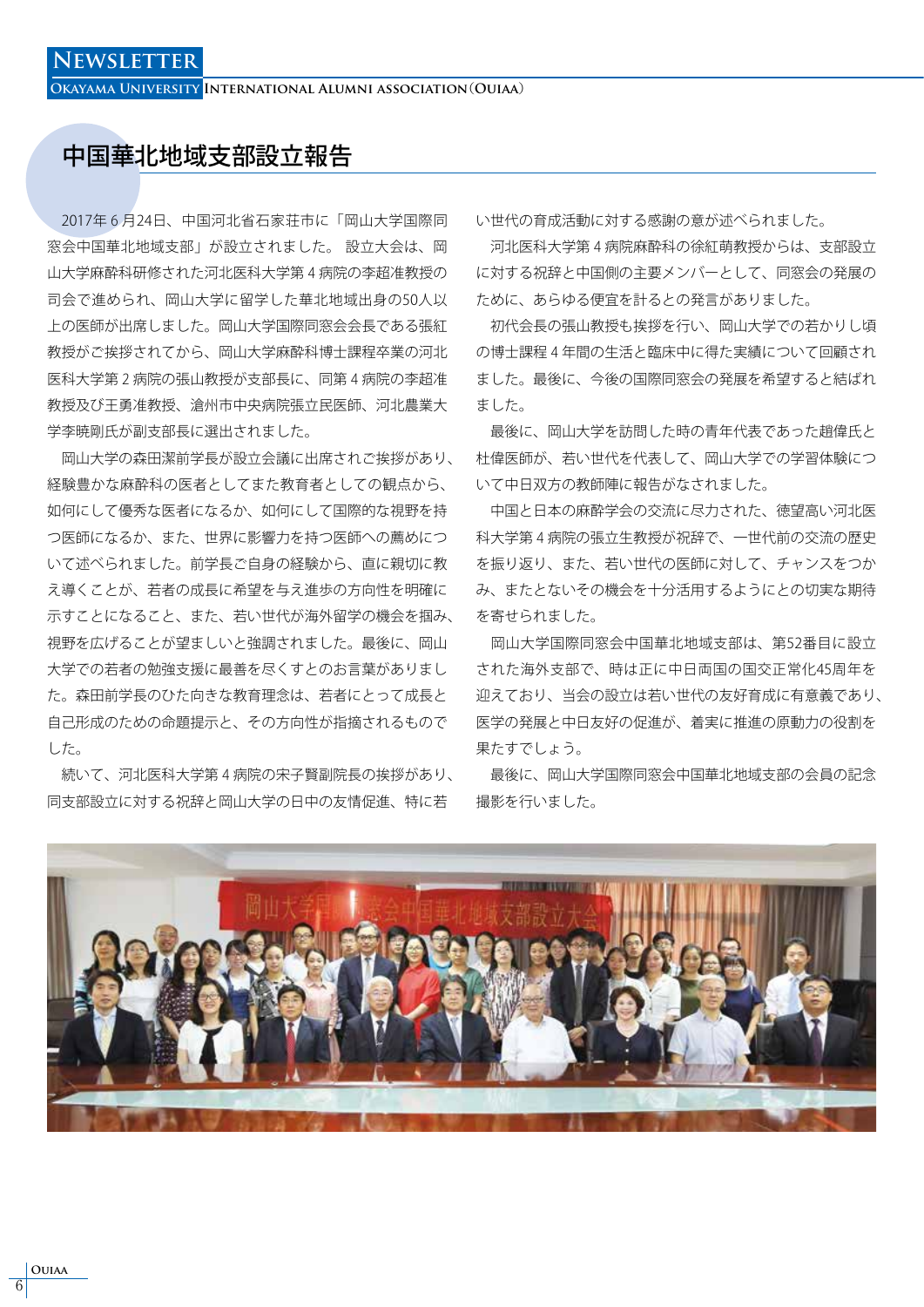#### Establishment of North China Branch

 On June 24, 2017, the North China Branch of the Okayama University International Alumni Association was established in Shijiazhuang City, Hebei Province, China. At an event to mark the branch's foundation, Associate Professor Chao Li of the Fourth Hospital of Hebei Medical University, who received training in anesthesiology at Okayama University, led the proceedings, which were attended by more than 50 physicians from northern China who had studied at Okayama University. The event began with Professor Zhang Hong, the OUIAA Chairperson, making some remarks, after which Professor Shan Zhang of the Second Hospital of Hebei Medical University, who received a doctorate in anesthesiology at Okayama University, was elected Director of the branch. In addition, Associate Professor Chao Li, Associate Professor Yong Wang of the Fourth Hospital of Hebei Medical University, Dr. Limin Zhang of Cangzhou Central Hospital, and Xiaogan Li of the Agricultural University of Hebei were elected as Vice Directors.

 Former Okayama University President Kiyoshi Morita attended the inaugural meeting and gave a speech. He talked about how, from the standpoint of being an experienced anesthesiologist and educator, it is possible to become an excellent physician, and how to become a physician with an international view. He also recommended becoming a physician with global influence. Drawing on his own experiences, Former President Morita stated that providing teaching and guidance in a direct yet kind fashion serves to give hope to the ambitions of young people and to provide them with a clear direction for progress. He also emphasized that the young generation should seize opportunities to study overseas in order to broaden their outlooks. Finally, he promised to do his utmost to assist young people with their studies at Okayama University. Former President Morita's single-minded educational philosophy presented young people with ideas for growth and self-development, and hinted at the direction they should take.

 After that, Zixian Song, Vice President of the Fourth Hospital of Hebei Medical University congratulated the branch on its establishment and expressed gratitude to Okayama University for its role in promoting friendly relations between Japan and China, and in particular, for its education of young people.

 Then there was a speech from Professor Hongmeng Xu of the anesthesiology department at the Fourth Hospital of Hebei Medical University. She also congratulated the branch on its foundation and promised to do everything possible to ensure the success of OUIAA.

 Next up was Professor Shan Zhang, the branch's first President, who reminisced about his younger days at Okayama University. He talked about his life during the four years he spent completing his doctorate as well as his achievements in clinical practice. Finally, he said that he hoped the OUIAA would continue to develop in the future.

 At the end, Dr. Wei Zhao and Dr. Wei Du, speaking on behalf of the young generation, gave a report to Chinese and Japanese teachers on their experiences studying at Okayama University as youth representatives.

 Professor Lisheng Zhang of the Fourth Hospital of Hebei Medical University, who has been influential and dedicated in promoting exchanges between anesthesiology associations in China and Japan, also gave his congratulatory message. He then went on to reflect on the history of exchanges a generation ago, and urged young physicians to seize this chance and take full advantage of the opportunity, as it will only be available to them once.

 The OUIAA North China Branch is the 52nd branch to be established overseas, and coinciding with the 45th anniversary of the official normalization of diplomatic relations between China and Japan, the foundation of the branch is significant for fostering friendship among the young generation. The branch is therefore sure to serve as a driving force for the steady promotion of the development of medicine and the nurturing of friendly relations between China and Japan.

 Finally, the members of the OUIAA North China Branch posed for a commemorative photograph together.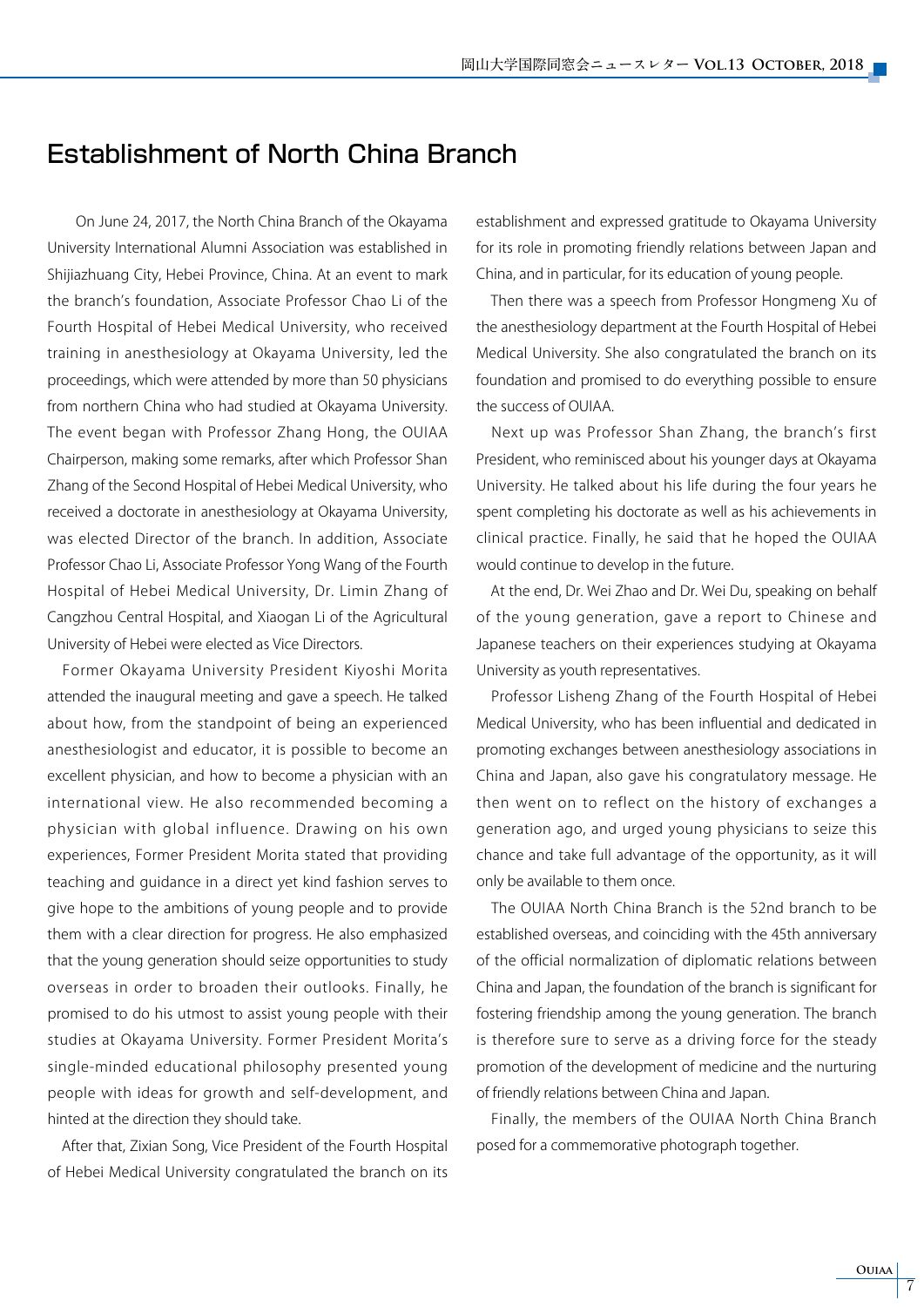**Okayama University International Alumni association**(**Ouiaa**)

### 米国ニューイングランド支部設立報告

2018年3月30日、ボストンBoylston St Chestnut Hill MA 02467において、岡山大学国際同窓会United States New England Branch の設立式典が開催され、第53番目の支部とし て仲間入りすることとなりました。

支部長は私(姜雁 Jiang Yan)がお引受することになりました。 当日は、日本から岡山大学国際同窓会最高顧問森田潔先生と国 際同窓会会長張紅教授のご両名の参加を得て、祝辞などをいた だき心より感謝申し上げます。また、医学部の張継勇先生には、 今回の支部の設立に当たって多大な貢献を頂き敬意を表したい と存じます。

 国際同窓会は一つのネットワークであると同時に、交流のブ ラットフォームでもあり、その会員資格は、北米 New England 地域に在住の国際同窓生だけではなく、岡山大学で訪問した学 者及びその家族も対象としております。皆様におかれましては、 今後このブラットフォームを利用して頂き、情報交換、友達作 り及びそれぞれのビジネス業務の一層の拡大などにお役立てい ただけることと確信しております。

 United States New England Branch の今後の発展及び多くの 方々の参加を期待しております。私もできる限りの力を尽くし てまいりますので、お互いにご連絡を密にしながら多くの活動 を積極的に進めてまいりましょう。

 最後になりましたが、全世界の同窓会の皆様が、ボストンに 足をお運びの節は、何かのお役に立てればと思っておりますの でご遠慮なくご連絡ください。



#### Report on the establishment of United States New England Branch

 The founding conference of the Okayama University International Alumni Association United States New England Branch, which joined the association as the 53rd branch, was held on March 30, 2018 in Boylston St Chestnut Hill MA 02467, Boston.

 I am Jiang Yan, and as the branch director, would like to express my sincere gratitude to Professor Kiyoshi Morita, Top Adviser of Okayama University International Alumni Association, and Professor Zhang Hong, Chairperson of Okayama University International Alumni Association for coming all the way from Japan to be present and to give their congratulatory addresses at the conference. I also would like to express my profound respect to Professor Zhang Jiyong of the department of medicine for his contribution to the establishment of this branch.

The international alumni association works as a network

among the members as well as serving as one common platform. Graduates currently residing in the New England region of North America, as well as scholars having visited the university and their families are entitled to membership.

 We firmly believe that the members can utilize this platform to exchange information, make friends, and further expand their business in the future.

 I am looking forward to seeing the development and expansion of the United States New England Branch and the participation of many people. I will endeavor to hold many activities, and I look forward to active engagement through close communication between us.

 In conclusion, I would like to offer my assistance to any members from across the world coming to Boston. Please feel free to contact us on your visit to Boston.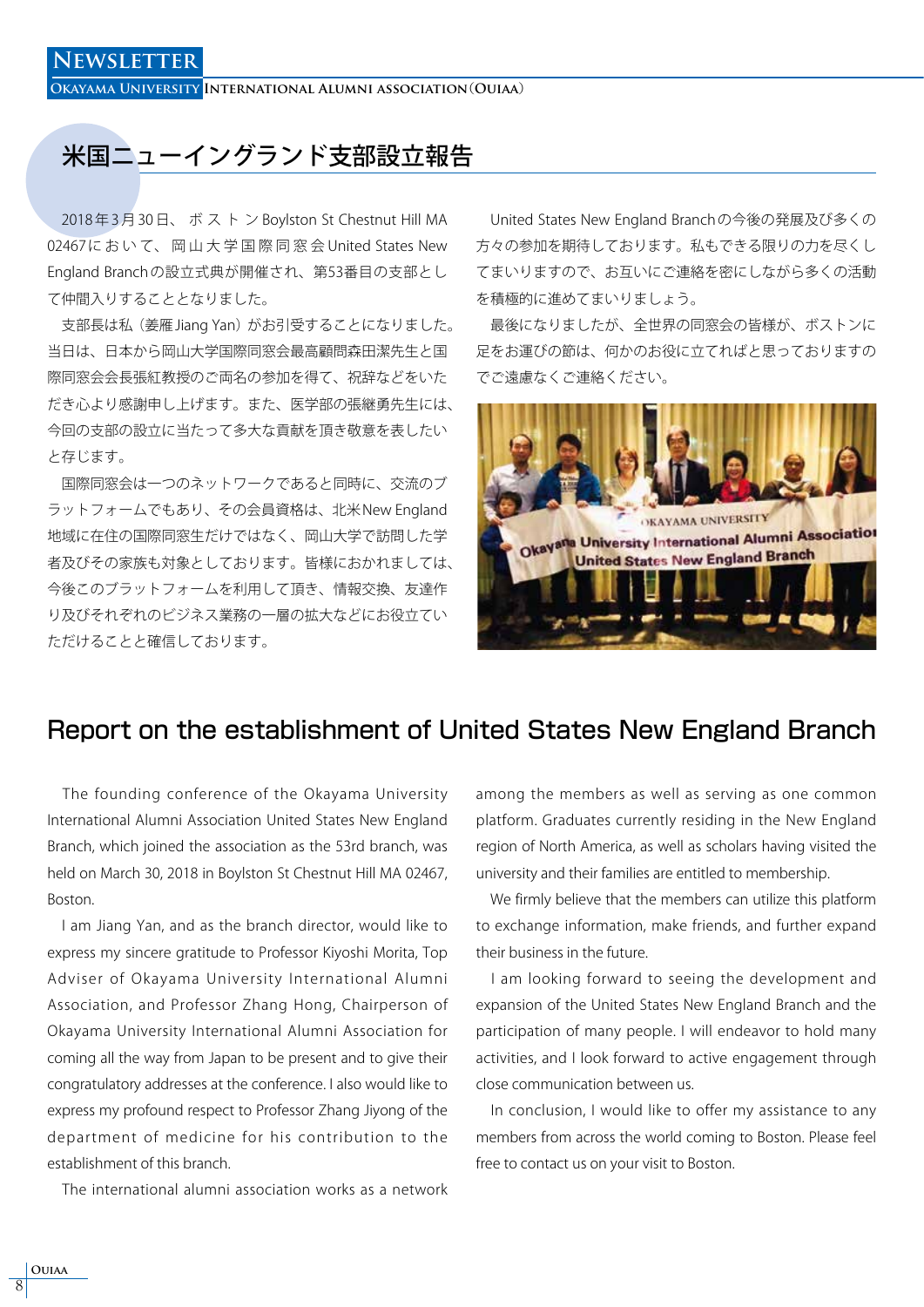### オランダ支部設立報告

2018年6月27日、岡山大学国際交流会館で国際同窓会の54 番目の支部となるオランダ支部の設立大会が開催され、ライデ ン大学のロード・マッチューさんが支部長に就任しました。 ライデン大学人文学部と本学グローバル・パートナーズは、

2016年12月に部局間協定を締結してお り、今年の4月から同学科の学生を「岡 山大学ライデン大学日本語日本文化研 修プログラム」に3カ月間受け入れ、 また、今後も毎年約20人の学生が本学 で学習することが予定されております。 この度、初回研修修了を機会に、オラ ンダ支部の設立が実現しました。

 設立大会には岡山大学から槇野博史 学長及び横井篤文副理事 (国立六大学欧 州事務所所長代理) ほか教職員が出席し

張紅国際同窓会会長をはじめとする役員及び同支部会員となっ た「岡山大学ライデン大学日本語日本文化研修プログラム」を 修了した23名のライデン大学の学生達が共に、支部設立の喜 びを分かち合いました。



#### Report on the establishment of The Netherlands Branch

 The Netherlands branch, which is the 54th branch of OUIAA, was established on June 27, 2018 and Mr. Matthieu Rood (Leiden University) was formally inaugurated as a branch director.

 Leiden University's Faculty of Humanities and Okayama University's Center for Global Partnerships and Education signed a faculty level exchange agreement in December 2016. In April 2018, Okayama University accepted Leiden University students from the Faculty of Humanities, Department of Japanese Studies for three months in the Okayama University Integrated Japanese Language and Culture program for Leiden University. Okayama University plans to receive about 20 students per year from Leiden University and that has promoted the establishment of the Netherlands Branch.

 From Okayama University, the President Dr. Hirofumi Makino and the Vice Executive Director (Acting Director of EP-SixERS) Mr. Atsufumi Yokoi and professors and clerical staff attended this ceremony. They celebrated the establishment of The Netherlands Branch with the OUIAA Chairperson Prof. Zhang Hong, OUIAA Executives and 23 Leiden University students who have successfully completed the 'Okayama University Integrated Japanese Language and Culture program for Leiden University' and joined The Netherlands Branch.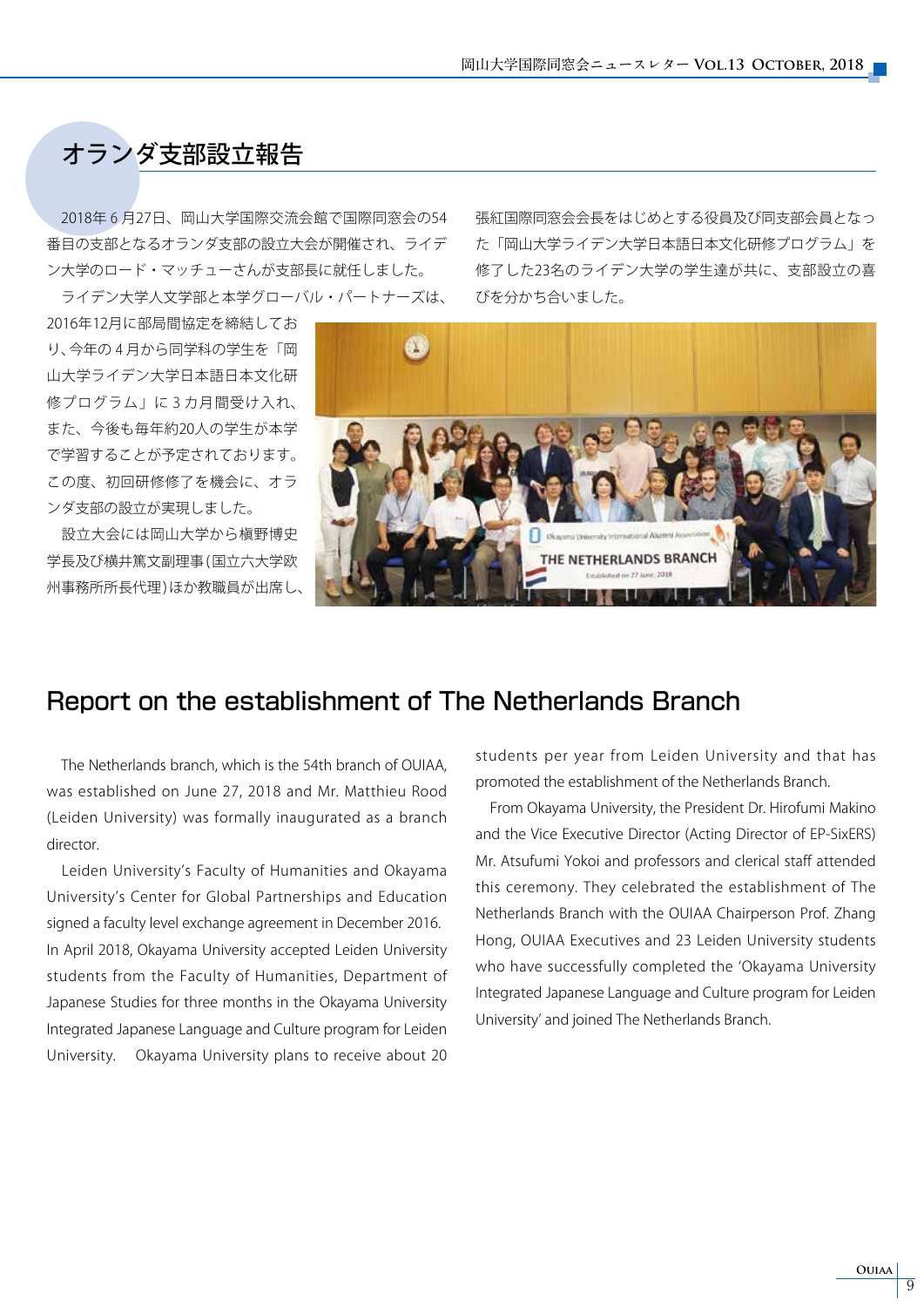**Okayama University International Alumni association**(**Ouiaa**)

#### マンダレー支部設立報告

 岡山大学国際同窓会マンダレー支部の設立大会が2018年₈ 月19日にホテルマンダレーで開催されました。

 設立大会には、岡山大学やミャンマー元日本留学生協会 (MAJA)からの来賓の方々及び約35人の岡山大学同窓生が出 席しました。

 はじめにミャンマー元留学生協会(MAJA)会長の Myo Khin 氏が来賓及び出席者に歓迎の挨拶を行い、長年にわたる 岡山大学とミャンマーの大学間の研究分野やアカデミック分野 における連携について感謝の意を表しました。

 続いて、岡山大学国際同窓会副会長の釣雅雄教授及び岡山大 学ミャンマー医療協力部(OMMC)部長の木股敬裕教授より、 マンダレー支部設立への祝辞が述べられ、研究分野における今 後のより強固な連携やその他の分野における知識の交流への期 待が示されました。

 在ミャンマー日本国大使館の堀口昭仁氏からもマンダレー支 部設立へのお祝いのお言葉をいただきました。

 また、岡田茂日本・ミャンマー医療人育成支援協会理事長か らは、祝辞とともに、岡山大学とミャンマーの大学との長年に わたる連携について説明があり、今後の協力促進について期待 が示されました。

 最後にMya Mya Ayeマンダレー医療技術大学学長より、マン ダレー支部を代表して、出席者の方々への感謝の意が表されまし た。また、岡田茂名誉教授をはじめとする岡山大学関係者の方々 に対して、これまでの奨学金提供や、様々なアカデミック及び研

究分野におけるトレーニングへの御礼が述べられました。

 Mya Mya Aye 学長に対して、釣雅雄教授より支部設立の認定 証が授与されました。また、岡山大学を代表して木股敬裕教授 より感謝状も贈呈されました。

閉会に際し、マンダレー支部の役員である支部長及び2名の 副支部長、₁名の書記及び₁名の会計担当及び₃名の役員が紹 介されました。

 最後に、来賓及び出席者全員で記念撮影を行い、懇談会に移 りました。こうして、マンダレー支部設立大会は盛会の内に閉 会となりました。



#### Report on the establishment of Mandalay Branch

 First Meeting of the Okayama University International Alumni (Mandalay Branch) was held on the morning of August 19, 2018 at Hotel Mandalay, Mandalay.

 Special guests from Okayama University, Myanmar Association of Japan Alumni (MAJA), Mandalay region and nearly 35 members of Okayama University Alumni members attended the wonderful ceremony.

 Dr. Myo Khin, President of the Myanmar Association of Japan Alumni (MAJA) welcomed all special guests and attendees to the ceremony. He appreciated the many years of fruitful collaboration between Okayama University and Myanmar Universities in research and academic work.

 Then, speeches were delivered by Prof. Masao TSURI, Vicechairpersonof the Okayama University International Alumni Association, and Prof. Yoshihiro KIMATA, Head of Okayama University Office for Myanmar Medical Collaboration (OMMC). They praised the grand opening of the Okayama University International Alumni (Mandalay Branch) and hoped for stronger collaboration in research, knowledge exchange and other fields in the future.

 Mr. Akihito HORIGUCHI, a diplomatic official of the Japan Embassy, expressed his pleasure for the official establishment of the Okayama University International Alumni (Mandalay Branch).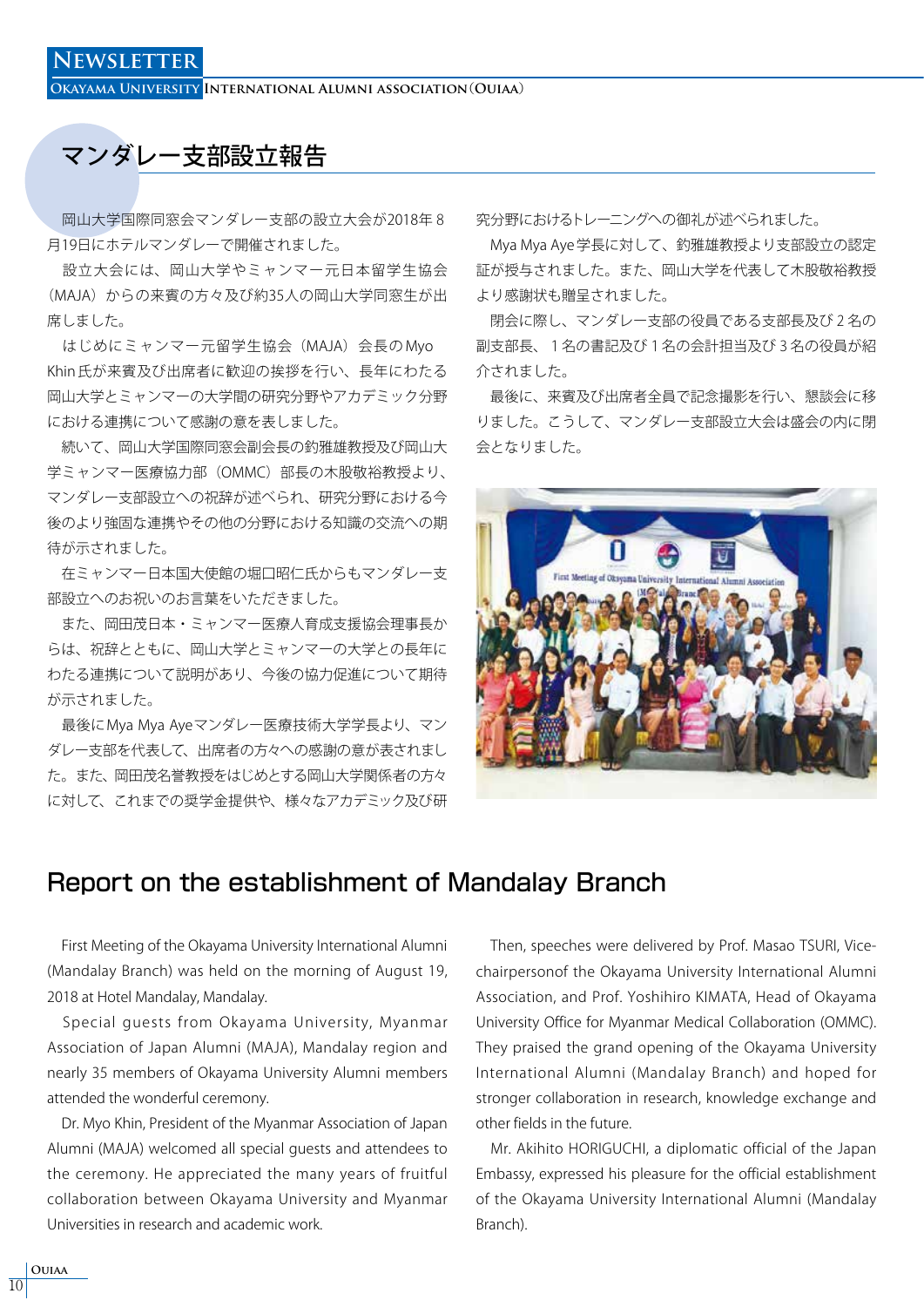Prof. Shigeru OKADA, Chairman of Myanmar-Japan Collaboration Project for Fostering Medical Human Resources, delivered a congratulatory speech at this successful opening ceremony. He explained the history of collaboration between Okayama University and Myanmar Universities, and encouraged future activities.

 Prof. Dr. Mya Mya Aye, Rector of University of Medical Technology (Mandalay) thanked all special guests and attendees on behalf of Okayama university alumni from Mandalay, and she expressed gratitude to Prof. Shigeru OKADA and all representatives of Okayama University for offering scholarships, and various academic and research training over many years .

 Prof. Dr. Mya Mya Aye received a Certificate of Establishment from Prof. Masao TSURI, and a Letter of Appreciation from Prof. Yoshihiro KIMATA, on behalf of Okayama University.

 Before closing, the Organizing Committee of Okayama University International Alumni (Mandalay Branch) including one President, two Vice-Presidents, one secretary, one Treasurer and three members were announced at the ceremony.

 Group pictures were taken with the guests and attendees before lunch. The ceremony was successfully conducted for the Mandalay Branch and future activities are eagerly anticipated.

#### 留学生フェアウェルパーティー

平成30年7月20日 (金) 18:30~20:00に、平成30年度岡山大 学「夏期」卒業留学生フェアウェルパーティーが、留学生支援 ボランティア WAWA の主催で実施されました。

 この開催趣旨と目的は、岡山大学を卒業・修了する留学生に 対して、留学生関係教員、先輩留学生、日本人学生、留学生支 援ボランティア等との交流・懇談の機会を設け、岡山大学での 留学生活を労うためのもので、当日は、国際同窓会、グローバ ル・パートナーズ及び、卒業・修了留学生 (56人)、日本人学 生( 12人)、その他留学生(37人)の総計約137人の参加があ りました。

 当会は、桑の木寮談話室で行われ、最初に、留学生支援ボラ ンティア WAWA の西村さんの開会挨拶があり、WAWA 片山 さんの乾杯ご発声と続き、次に、国際同窓会会長の張紅先生か ら国際同窓会の説明と同窓会入会案内を兼ねた挨拶がありまし た。因みに、国際同窓会会員として30名の方に入会手続きを いただきました。

 その後、参加者一同、アトラクションや歓談を楽しみ、留学 生支援ボランティア WAWA の奥村さんによる閉会の挨拶を 以って和やかな中にお開きとなりました。

#### Farewell Party for International Students

 A farewell party was held on Friday, July 20th for the exchange students graduating from Okayama University this summer. The party was organized by WAWA, International student Support Volunteer Group.

 The event was intended for the teachers, friends, and Japanese students to have one more chance to meet graduating international students and departing exchange students. It was also a way to thank and celebrate all the international students for their friendship and contributions at Okayama University. 137 people attended the event, including International Alumni Association and Global Partners staff, 56 departing students, 37 continuing international students, and 12 Japanese students.

 The event, held at the dormitory, started with opening remarks and a toast by WAWA's staff Nishimura and Katayama, respectively. The International Alumni president, Professor Zhang Hong, then gave a greeting and explained the International Alumni Association. Thirty students joined the association.

 After everyone had a pleasant time socializing, Okumura from WAWA closed the event with a short speech.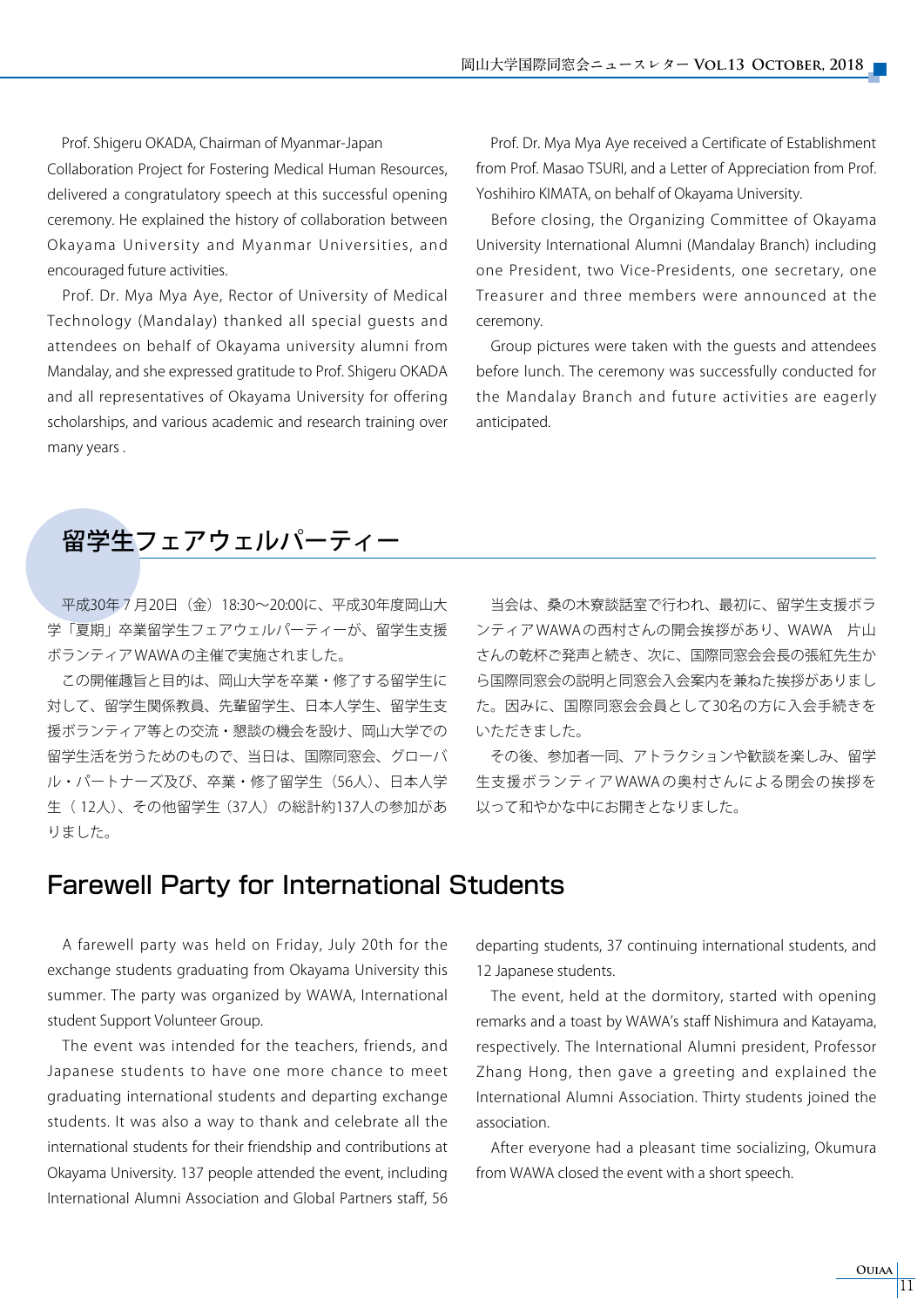**Okayama University International Alumni association**(**Ouiaa**)

### 支部活動の写真集 Pictures of the branch activities



国際同窓会中国年次大会2017(北京支部主催) 2017年8月 インスコン 田山日韓友好交流会にて国際同窓会朴会計 (右1) がチャンゴを披露 2018年4月 Annual meeting 2017 in China hosted by OUIAA Beijing branch, August 2017



Ms,Park, OUIAA Accountant, plays the Chango at Japan-Korea friendship exchange party in Okayama, April 2018



中国浙江省医学訪日団(華東支部)が岡山大学附属病院を訪問 2018年7月 台湾支部李明俊理事が世界相撲チャンピオン大会を主催 2018年7月 Visit to Okayama University Hospital by the medical research group of Zhejiang Province China (OUIAA East China branch), July 2018



Mr. Mingjuinn Li, the vice-director of OUIAA Taiwan branch, held World Sumo Championships, July 2018



岡山大学学生法政研修訪問団が北京の同窓生と親善交流 2018年9月 国際同窓会役員が上海支部の同窓生と親善交流 2018年7月 Friendship exchange between the alumni in Beijing and the Okayama University Law field study students, September 2018



Friendship exchange between OUIAA executives and alumni of OUIAA Shanghai branch, July 2018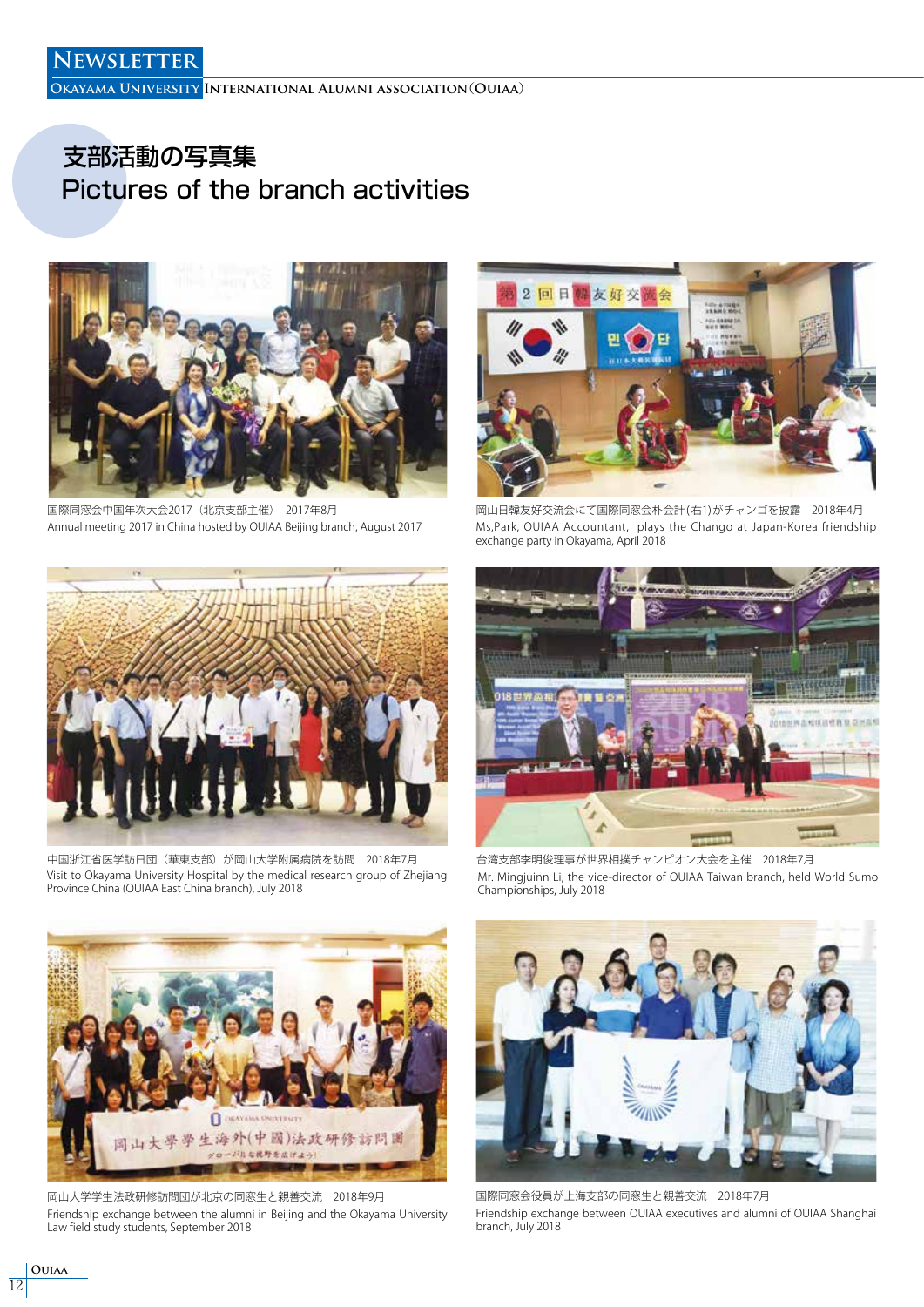

中国浙江省医学訪問団(華東支部)国際同窓会を表敬訪問 2018年7月 A courtesy call on OUIAA East China branch, July 2018



ジョモケニアッタ農工大学の20周年を記念して岡山大学国際同窓会ケニア支部が - コロク<br>岩佐教授に記念品贈呈

OUIAA Kenya Chapter presents a gift to Prof. Iwasa during the JKUAT 20th anniversary celebrations

7月初旬、岡山地方はかつてない豪雨のため倉敷市真備町では河川堤 防の決壊で多くの住居が水害に遭い、また、人的被害が発生しました。 留学生の居住する大学近くの民間宿舎でも崖崩れや浸水被害を受け、命 からがら脱出した留学生がおりました。

 この西日本を襲った豪雨被害に対して、早々とインドネシア支部、中 国支部他多くの支部などからお見舞いと激励のメールやお手紙を頂き、 改めて国際同窓会会員の絆の強さに感動し感謝いたしております。岡山 大学の現役留学生には、就学の励みになるよう、皆様のご厚情をお伝え しました。





Flood damage that occurred to the exchange student dormitory ▲浸水被害を受けた留学生宿舎

●被災留学生宿舎を見舞う被災者と張紅会長 Chairperson Zhang Hong and a victim of the flooding examining the wreckage of the exchange student dormitory



岡山大学学生法政研修訪問団が北京大学を訪問 2018年9月 Visit to Peking University by the Okayama University Law field study students, September 2018



ジョモケニアッタ農工大学の20周年を記念して OUIAA ケニア支部が岩佐教授と久 保教授をお招きして昼食会を開催

OUIAA Kenya chapter host Prof. Iwasa and Prof. Kubo for a luncheon during the JKUAT 20th anniversary celebrations

#### 【岡山市水害被害へのお見舞御礼】 A message of sympathy for the citizens of Okayama-city suffering from flood damage

 In early July the Okayama region was hit by unprecedented floods resulting in heavy flood damage to many of its residents with the destruction of the river banks located in the Mabi district of Kurashiki city which also resulted in human casualties. Private residences located near the university also were afflicted by landslides and flood damage with some international students just barely escaping with their lives.

 There was an immediate flow of condolences and words of encouragement sent by email and letters from the Indonesian branch and the Chinese branch to this western Japan region upon being impacted by this assault of heavy rain. We were once again deeply moved and appreciative of the strength of the bonds that exist amongst the international alumni association members. We conveyed these gestures of kindness from everyone in an effort to encourage the attendance of all the current exchange students here at Okayama University.